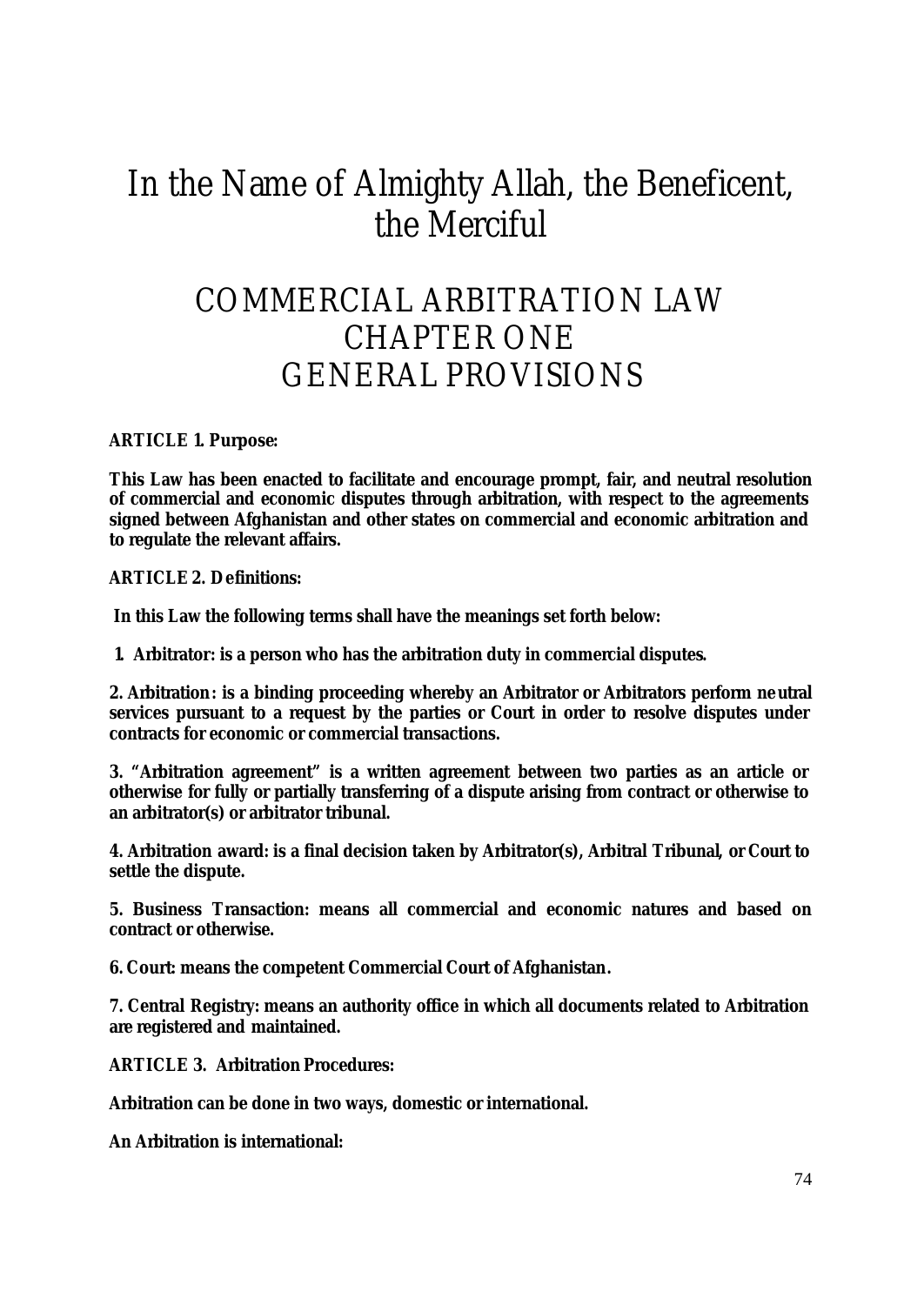**If in the contract it is described as such;**

**If the transaction occurs between two or more countries although this has not been mentioned in the agreement.**

**If it has not been mentioned in the agreement, the law of the country where the parties are transacting business, shall be applicable;**

**In situations not stipulated by paragraph 1) of this article it is called domestic arbitration.**

**ARTICLE 4. Scope of application:**

 **The provisions of this Law, except ARTICLEs 11 and CHAPTER 7, apply only if the place of Arbitration is in Afghanistan.**

**This Law shall not apply to certain disputes which are not subject to Arbitration or the resolution of which is regulated under other legislation.** 

**ARTICLE 5. Direct Negotiation:** 

**This Law shall not prevent parties to a commercial dispute from negotiating a settlement of their dispute either through direct negotiations or through mediation, or other similar methods of resolving commercial disputes.**

**ARTICLE 6. Receiving Electronic Correspondence:** 

**Unless otherwise agreed [by the parties], any written communication will be considered to have been received if it is delivered to the addressee personally or if it is delivered to his or her registered place of business in Afghanistan by registered letter or any other means that demonstrates an attempt to deliver it, and the communication will be considered to have**  been received on the day it is delivered. This ARTICLE applies only to communications **regarding arbitration proceedings.**

**ARTICLE 7. Arbitration Proceeding:** 

**Arbitration shall commence on the day of hearing the case. The Arbitrator shall determine a time period for the parties to respond. A party shall be deemed to have waived his or her right to object if the party does not present its documents within the determined time period.** 

**ARTICLE 8. Intervention Prohibited in Arbitration Affairs:** 

**In matters governed by this Law, no Court or government agency shall intervene except as provided by this Law.**

**ARTICLE 9. Consolidation of Arbitration Proceedings:** 

**Arbitrators are authorized to consolidate proceedings and obtain agreement of parties to the same dispute or disputes to increase efficiency and avoid conflicting resolutions of disputes.**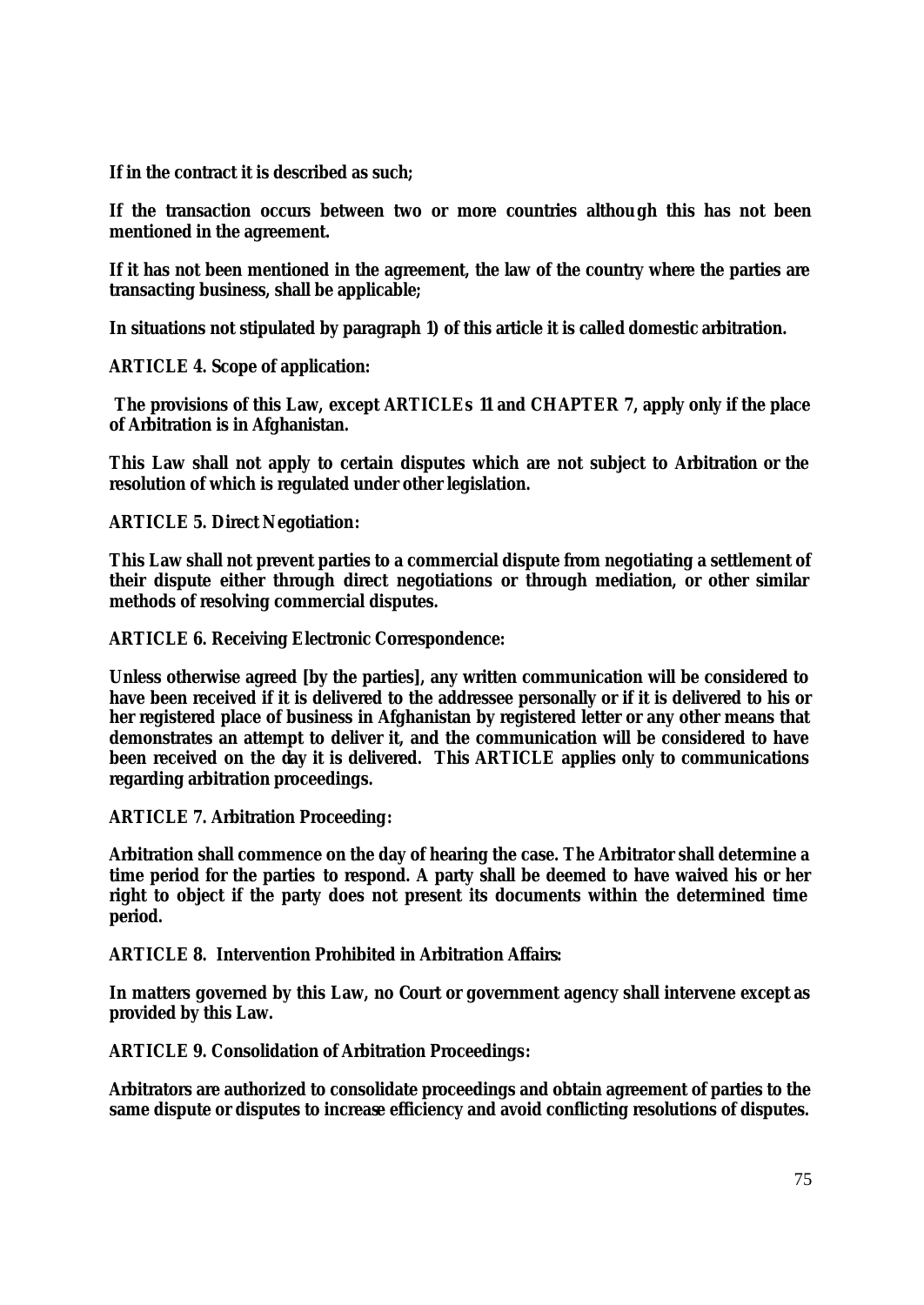**A Court, upon request by any party or parties to the same dispute or disputes, may order the consolidation of proceedings and joinder of parties if it determines that doing so will promote efficiency and uniformity of Awards.**

**ARTICLE 10. Maintaining Arbitration Awards:**

**Unless the parties agree otherwise, all Arbitral proceedings conducted and Awards made pursuant to this Law shall be kept confidential.** 

**A Court shall, upon request by any party or Arbitrator, take reasonable actions to ensure that confidentiality.** 

**ARTICLE 11. Immunity:** 

**Arbitrators shall be immune from any inquiry/interrogation concerning their actions, inactions or Awards as Arbitrators, unless a party alleges that an Arbitrator's actions, inactions or Awards resulted from undue influence, conflict of interest or bribery.** 

**ARTICLE 12. Manner of Activity:**

**The arbitral tribunal or arbitrator may come into existence for performance of services relevant to settlement of the commercial and economic disputes as partnerships or corporations according to provisions of relevant law and shall be registered with the central registry. The Arbitrator must have at least a degree from a law or theology [Islamic Law] faculty.** 

**The Central Registry, after completion of registry process of the Arbitrator, maintains the files relating to the background, experience and education of each Arbitrator including evidence and showing diploma from the faculty of law or theology or that he is an active member of an arbitral association, which can be publicly accessible under the list of Arbitrators. Everybody can freely evaluate these files during the working hours. With completion of the registry process in the Central Registry, the Arbitrator may advertise and disseminate his/her occupation.** 

**The parties are free to select Arbitrator(s) or arbitral tribunal (domestic or foreign).**

**Arbitrator(s) or an arbitral tribunal or a chamber of commerce or such others may create arbitral associations.**

**The Afghan Arbitral Association may ensure contacts and relations with foreign arbitral associations.**

# CHAPTER TWO ARBITRATION AGREEMENT

**ARTICLE 13. Arbitration Agreements:** 

**Arbitration Agreements shall be written. An Agreement is in writing if it is:**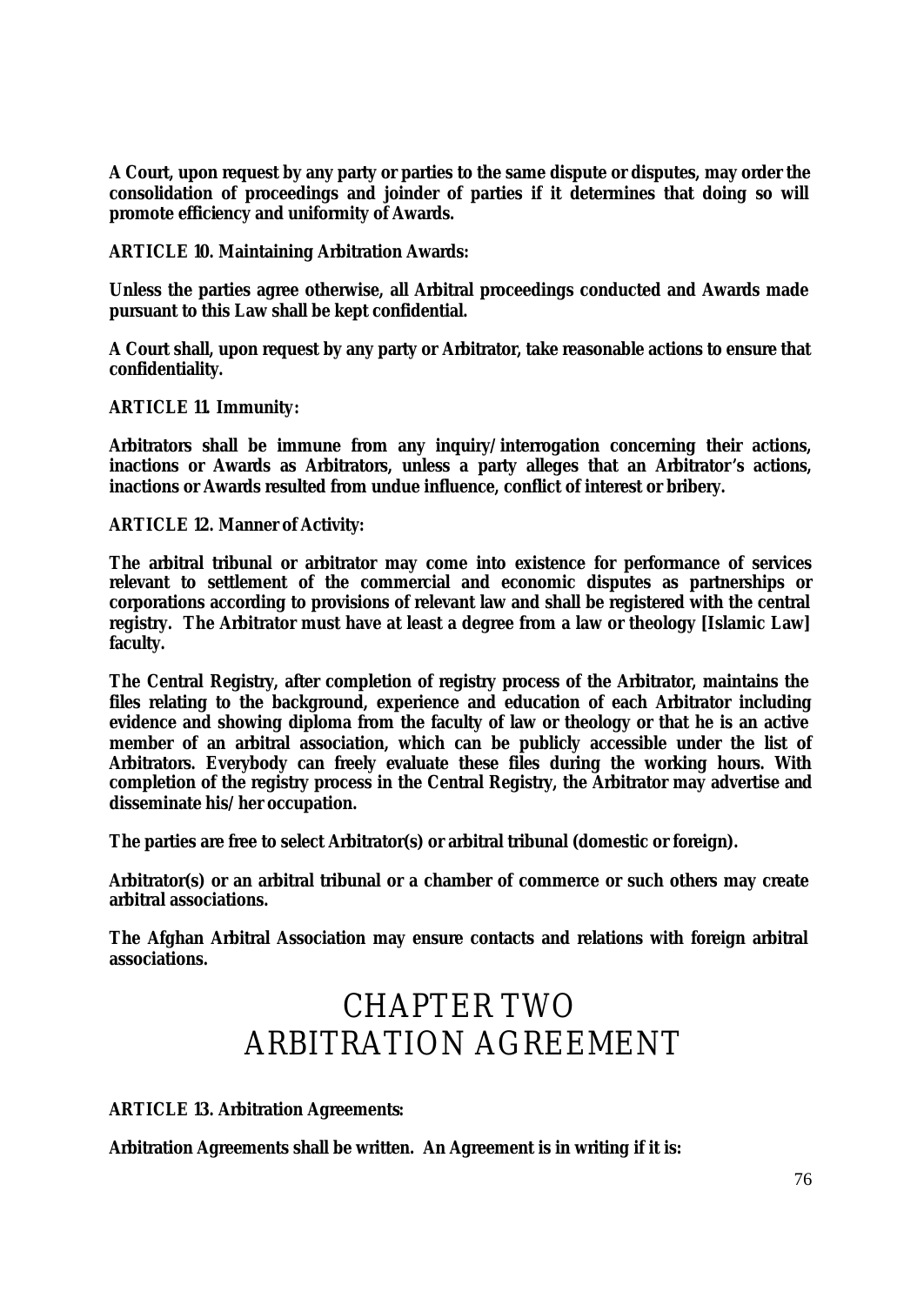**1. Contained in a document signed by the parties;**

**2. In an exchange of letters or other written communications (including, but not limited to, electronic mail) which presents a record of the Agreement; or**

**3. In an exchange of statements of claim and defense in which the existence of an Agreement is alleged by one party and not denied by another.** 

**ARTICLE 14. Arbitration Mentioned in Contract:** 

**Inclusion in a contract of an Arbitration clause or provision constitutes an Arbitration Agreement provided that the contract is in writing.**

**ARTICLE 15. Court Proceeding in Arbitration:** 

**If an action that is subject to an Arbitration Agreement is brought before a Court, the Court shall refer the matter to Arbitration if any of the parties requests, before timely filing with the Court his or her first substantive statement, and if the Court finds that the Arbitration Agreement meets the requirements of this Law.**

**If an action referred to in Paragraph 1) of this ARTICLE is brought but not resolved and settled, Arbitral proceedings may nevertheless be commenced or continued, and an Award may be made by the Arbitrator(s) or Arbitral Tribunal. However, the Court shall suspend its proceeding until the Arbitral proceeding is concluded.**

**During any Arbitral proceedings by an Arbitrator(s) or Arbitral Tribunal, a party may request and a Court may grant interim protection.**

**ARTICLE 16. Assignment of Dispute to Commercial Arbitration:** 

**If there is no prior arbitration clause or Arbitration Agreement, the parties may nevertheless mutually decide to refer the dispute to the Commercial Arbitration Office. The written notice of such agreement to arbitrate must include:**

**1. Name, residence and business address, or postal address of each of the parties or its authorized agent;**

**2. Description of the issue in dispute (the claim and its amount), and compensation sought;**

**3. Reference to the underlying contract or agreement;**

**4. Arbitrator(s) chosen as well as their ID details.**

# CHAPTER THREE COMPOSITION OF ARBITRAL TRIBUNAL

**ARTICLE 17. Composition of Arbitral Tribunal:**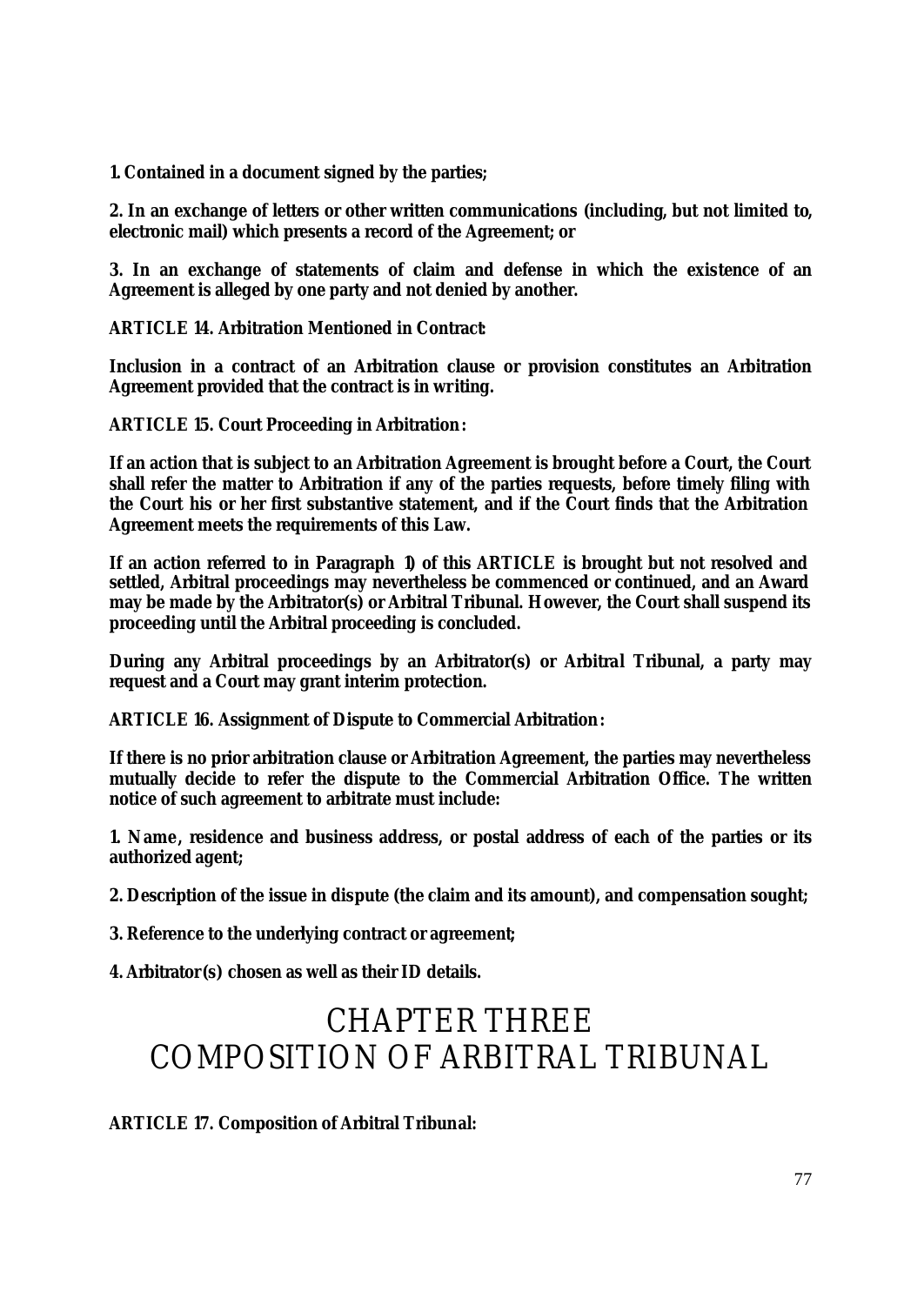**The parties are free to determine the number of Arbitrators, but if they do not, the number of Arbitrators shall be one, unless one of the parties is a State, in which case the number of Arbitrators shall be three.**

**ARTICLE 18. Nationality Preclusion in Arbitral Proceeding:** 

**No person shall be precluded by reason of his or her nationality from serving as an Arbitrator, unless otherwise agreed by the parties.** 

**ARTICLE 19. Procedures for the Selection of Arbitrators:**

**If the Parties have not agreed on a procedure for appointing an Arbitrator or Arbitrators, then:**

**1. In an Arbitration with three Arbitrators, each party shall appoint one Arbitrator and the two Arbitrators thus appointed shall appoint the third Arbitrator and: (i) if a party fails to appoint an Arbitrator within 30 days of receipt of a request to do so from the other party; or (ii) if the two Arbitrators fail to agree on the third Arbitrator within 30 days of the appointment of the second Arbitrator, then the appointment shall be made within 30 days of either party's written request by the Court;** 

**2. In an Arbitration with a sole Arbitrator, if the parties are unable to agree on the Arbitrator, an Arbitrator shall be appointed by the Court, within 30 days of a written request of a party to the Court.**

**If the parties have agreed to an appointment procedure: but (i) a party fails to act as required under such procedure; (ii) the parties or Arbitrators are unable to reach an Agreement expected of them under such procedure; or (iii) a third party, including an Arbitral [or other] institution, fails to perform any function entrusted to it under such procedure, then any party may request a Court to take the necessary measure, unless the Agreement on the appointment procedure provides otherwise.** 

 **A Court acting pursuant to Paragraph 1) or 2) of this ARTICLE shall have due regard to any qualifications required of the Arbitrator by the Agreement of the parties, to:**

 **the potential Arbitrator's knowledge of the relevant Law and relevant commercial and economic experience,** 

**Independence and impartiality of the Arbitrator**

**A citizenship other than those of the parties.**

**A decision by the Court on a matter subject to paragraphs 1) and 2) of this ARTICLE shall not be subject to further appeal.** 

**ARTICLE 20. Introduction of the Arbitrator:** 

 **Any person appointed or selected as an Arbitrator, is obliged to provide necessary information to the parties before or upon appointment or during Arbitral proceedings concerning his personality or other personal details that will eliminate doubts as to his/her impartiality or independence, unless s/he has already provided such information.**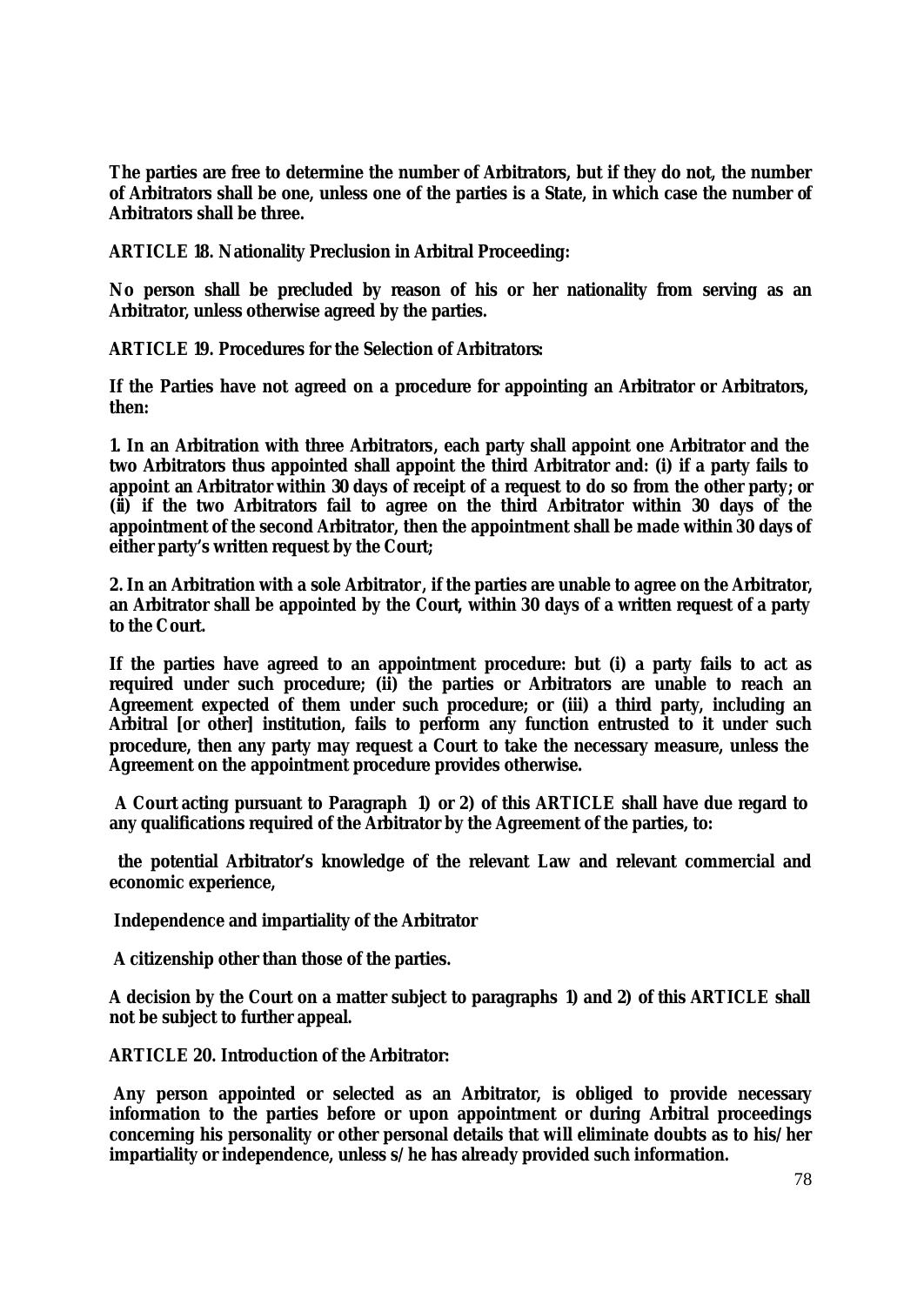**ARTICLE 21. Challenge of Arbitrator:** 

**An Arbitrator may be challenged only when there are doubts about his or her impartiality or independence or if he or she does not possess qualifications agreed to by the parties.** 

**A party may not challenge an Arbitrator appointed by that party, or to whose appointment that party has consented, for any reason unless the party does not become aware of the absence of its qualifications until after the appointment of the Arbitrator.**

**The parties may agree on the procedure of refuse or challenge on arbitrator, upon consideration of Article 24 of this law.** 

**ARTICLE 22. Arbitral Tribunal's Decision on the Rejection of the Arbitrator:**

 **If the parties have not agreed on a procedure for challenging an Arbitrator, then a party who intends to challenge an Arbitrator may, within 15 days after becoming aware of the constitution of the Arbitral Tribunal or after becoming aware of any circumstance referred to in ARTICLE 23, send a written statement of the reasons for the challenge to the Arbitral Tribunal and, unless the challenged Arbitrator withdraws from his or her office or the other party agrees to the challenge, the Arbitral Tribunal shall decide on the challenge.** 

**ARTICLE 23. Court Decision on Challenging the Arbitrator:** 

**If a challenge under any procedure agreed upon by the parties or under the procedure of ARTICLE 22 is not successful, then the challenging party may request, within 30 days after having received notice of the decision of the Arbitral Tribunal rejecting the challenge, that a Court decide on the challenge, which decision shall not be subject to further appeal, but while such a request is pending, the Arbitral Tribunal, including the challenged Arbitrator, may continue the Arbitral proceedings and make an Award.** 

**ARTICLE 24.Termination of the Arbitrator's Duty :**

**1) The parties of the dispute may agree to terminate the duty of the Arbitrator(s) or the Arbitral Tribunal in the following cases:** 

**1- If an Arbitrator refuses to perform the Arbitration;**

**2- If an Arbitrator fails to carry out his/her duties;**

**3- If an Arbitrator withdraws or dies;**

**4- If s/he fails to act without undue delay.** 

**2) If there is a controversy regarding an Arbitrator's(s') inability to perform or act without undue delay, any party may request a Court to decide on terminating the Arbitrator's service on the Arbitral Tribunal, and the Court order is final.**

**3) If an Arbitrator(s) withdraws from his or her office or a party agrees to the termination of an Arbitrator's service on the Arbitral Tribunal, there shall be no implication as to the ability of the Arbitrator(s) in connection with any future duties.**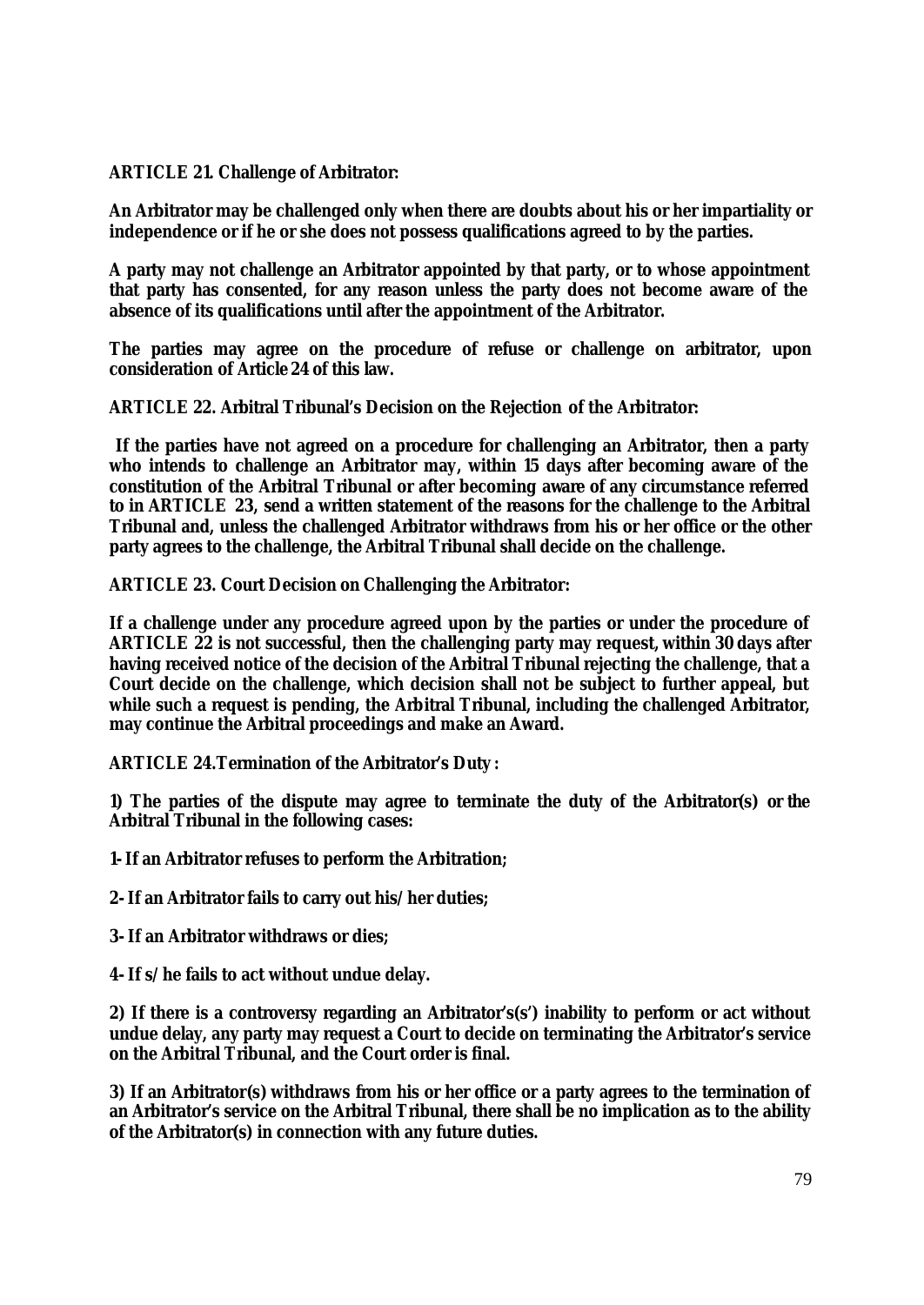**4) When an Arbitrator's service on an Arbitral Tribunal is terminated, a substitute Arbitrator shall be appointed according to the rules that were applicable to the appointment of the Arbitrator being replaced.** 

# CHAPTER FOUR JURISDICTION OF THE ARBITRAL TRIBUNAL

**ARTICLE 25. Jurisdiction of the Arbitral Tribunal:**

**The Arbitral Tribunal has the following powers:** 

**To resolve any matter within its jurisdiction.**

**To resolve objections with respect to the existence or validity of the Arbitration Agreement.** 

**A provision or clause that forms part of an Arbitration contract shall be treated as an independent Agreement and a decision by the Arbitral Tribunal that the contract is null and void shall not invalidate that provision or clause of the Arbitration contract.**

**ARTICLE 26. Claims against Jurisdiction of the Arbitral Tribunal:** 

**A claim by a party that the Arbitral Tribunal does not have jurisdiction may be raised before the statement of defense is filed, except when:** 

**(1) A party that raises jurisdictional claims has appointed, or participated in the appointment of, an Arbitrator(s), or Arbitral Tribunal;**

**(2) A party's claim that the Arbitral Tribunal is exceeding the scope of its authority is raised when the matter alleged to exceed the scope of its authority arises;** 

**(3) One of the parties claims a delay in Arbitration procedures and the Arbitral Tribunal considers the delay justified.**

**ARTICLE 27. Decisions of the Arbitral Tribunal:** 

**The Arbitral Tribunal may decide on a claim referred to in ARTICLE 42 of this law either when it is raised or in an Award on the case.** 

**ARTICLE 28. Issuance of an Order by a Court:** 

**If the Arbitral Tribunal decides on a claim that it has jurisdiction, when it is raised, any party may request, within 30 days after receipt of notice, a ruling from a Court on the matter,**  which ruling shall not be subject to further appeal and, while such a request is pending, the **Arbitral Tribunal may continue the Arbitral proceedings and make an Award.** 

**ARTICLE 29. Taking Precautionary Measures:**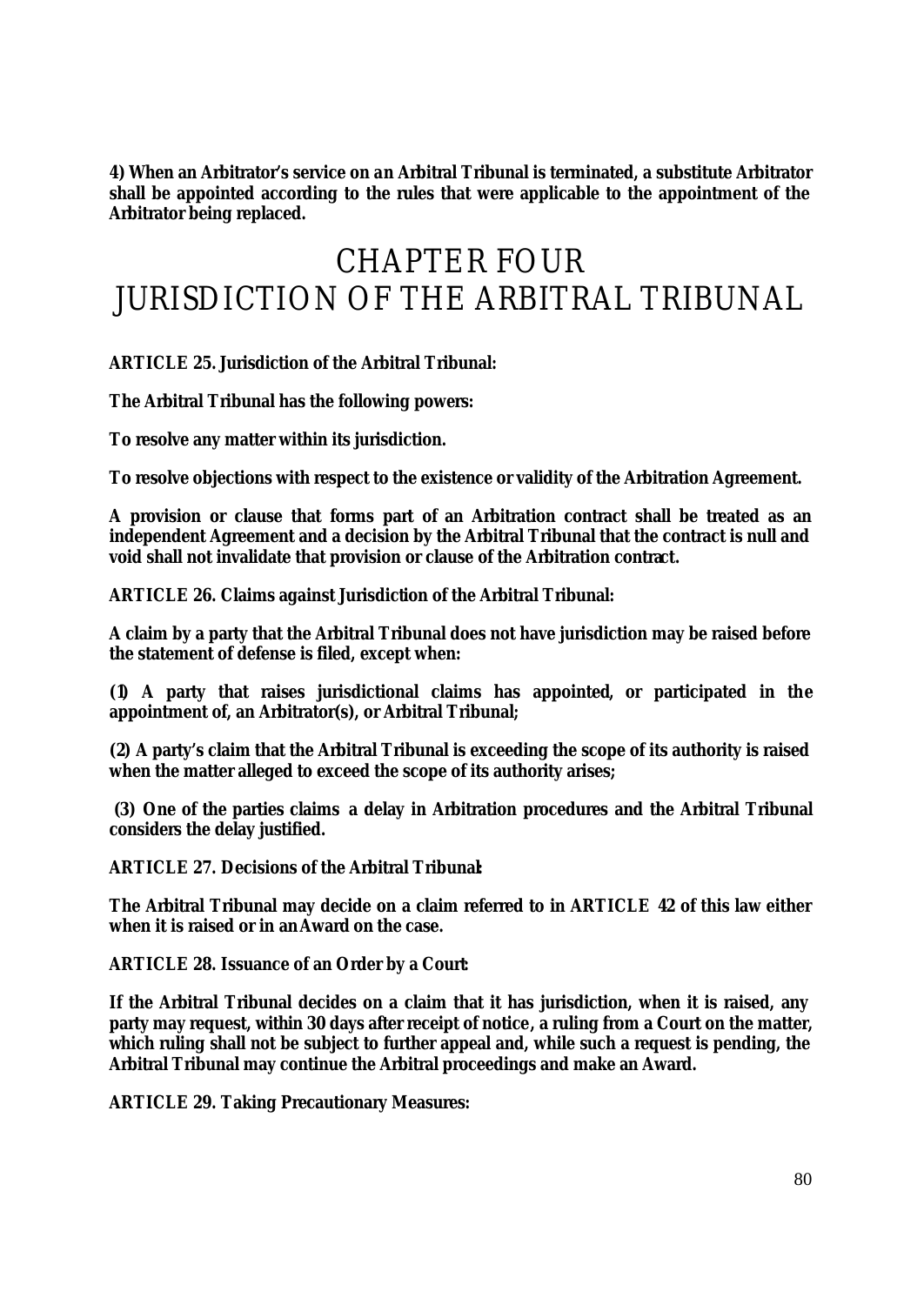**1) Unless otherwise agreed by the parties, the Arbitral Tribunal may, at the request of a party, take measures and issue any interim orders it deems necessary during the proceedings to protect the subject matter of the Arbitration, including any measures for protecting the goods and commodities involved in the dispute, such as entrusting such items to third parties or selling perishable goods.** 

**2) The Arbitral Tribunal may require the payment of expenses resulting from such measures mentioned in paragraph 1) of this article.**

**3) Requests or applications by either party for such an interim order of protection from the Court shall not be deemed inconsistent with the Arbitration Agreement or a waiver of such Agreement.**

### CHAPTER FIVE

### CONDUCT OF THE ARBITRAL PROCEEDINGS

**ARTICLE 30. Fair Treatment:**

 **Arbitrator(s) will treat the parties with equality and each party shall be given a full and fair opportunity to present his or her case.** 

**ARTICLE 31. Proceedings According to Procedures:**

**1) The parties are free to agree on the procedure to be followed by the Arbitral Tribunal in conducting the proceedings.**

**2) If the parties have not or cannot agree on a procedure to be followed by the Arbitral Tribunal in conducting the proceedings, the Arbitral Tribunal may, subject to the provisions of this Law conduct the Arbitration as is appropriate including making determinations regarding the admissibility, relevance, materiality and weight of any evidence and compelling the production of evidence by sanctioning parties.** 

**ARTICLE 32. Selection of Arbitral Institution:** 

**Absent an Agreement by the parties to conduct an Arbitration without using an Arbitral institution, if the parties do not specify and cannot agree upon an Arbitral institution under which the Arbitration will be conducted, the Arbitral institution shall be dete rmined by a Court, which decision shall not be subject to further appeal.**

**ARTICLE 33. Selection of Arbitration Location:**

**1) The parties are free to agree on the place of Arbitration. Failing such Agreement, the place of Arbitration shall be determined by the Arbitral Tribunal having regard to the circumstances of the case, including the convenience of the parties.**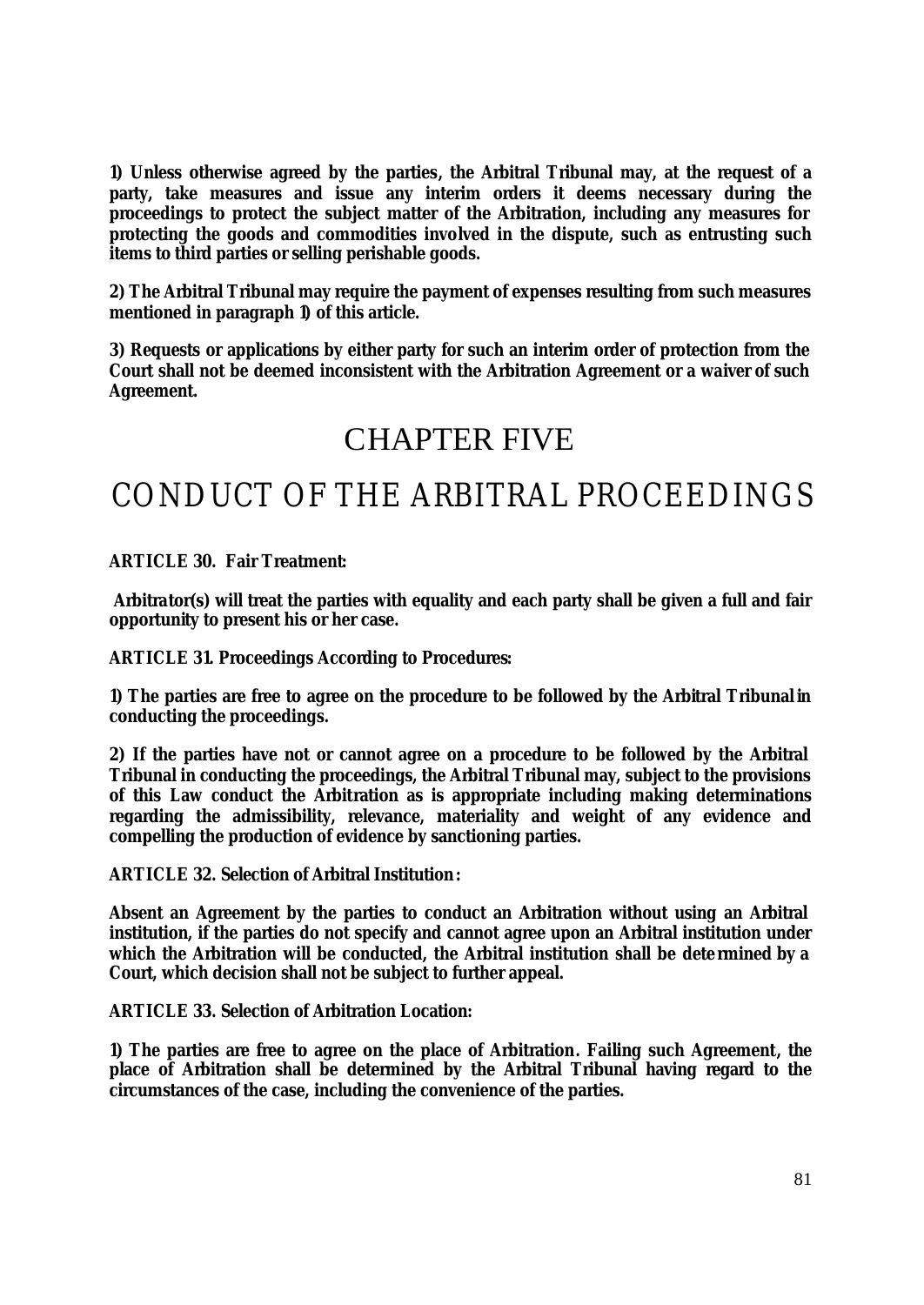**2) The Arbitral Tribunal may, unless otherwise agreed by the parties, meet at any place it considers appropriate for consultation among its members, for hearing witnesses, experts, for presence of the parties, or for inspection of goods, other property or documents.**

**3) For the inspection of goods, other property or documents, the Arbitral Tribunal shall determine a time for any hearing or meeting of the board and shall inform the parties.**

**ARTICLE 34. Starting of Arbitration Proceeding:** 

**Unless otherwise agreed by the parties, the Arbitral proceedings with respect to a particular dispute shall commence on the date on which a demand for Arbitration is received by the respondent.** 

**ARTICLE 35. Usage of Language in Arbitration Proceeding:** 

**The parties are free to agree on the language or languages to be used in the Arbitral proceedings. Failing such Agreement, the Arbitral Tribunal shall determine the language or languages to be used in the proceedings. Any Agreement or determination as to language, unless otherwise agreed upon by the parties, shall apply to any written statement by a party, any hearing and any Award, decision or other communication by the Arbitral Tribunal. The Arbitral Tribunal may order that any documentary evidence be accompanied by a translation into the language or languages agreed upon by the parties or determined by the Arbitral Tribunal.** 

**ARTICLE 36. Statement of Claim and Defense:** 

**Unless the parties have otherwise agreed as to the elements of statements of claim or defense, within the period of time agreed by the parties or within 15 days of the Arbitration proceeding, the elements of claim or defense shall be stated, in compliance with the following:**

**(a) The claimant(s) shall state the facts supporting his or her claim(s), the points at issue and the relief or remedy sought;**

**(b) The respondent(s) shall state his or her defense regarding the points at issue and the relief or remedy sought and shall state the facts supporting counter-claim(s) he or she may have [against any claimant(s)];**

**(c) The parties may submit with their statements all documents that are relevant to the case to the Arbitral Tribunal.**

**ARTICLE 37. Correction of the Defense:** 

**Unless otherwise agreed by the parties, either party may amend or supplement his or her claim or defense during the course of the Arbitral proceedings, unless the Arbitral Tribunal, in the interest of fairness or of avoiding undue delay, or is violative of the Arbitration Agreement, considers it inappropriate to allow such amendment.** 

**ARTICLE 38. Notice of the Meeting:**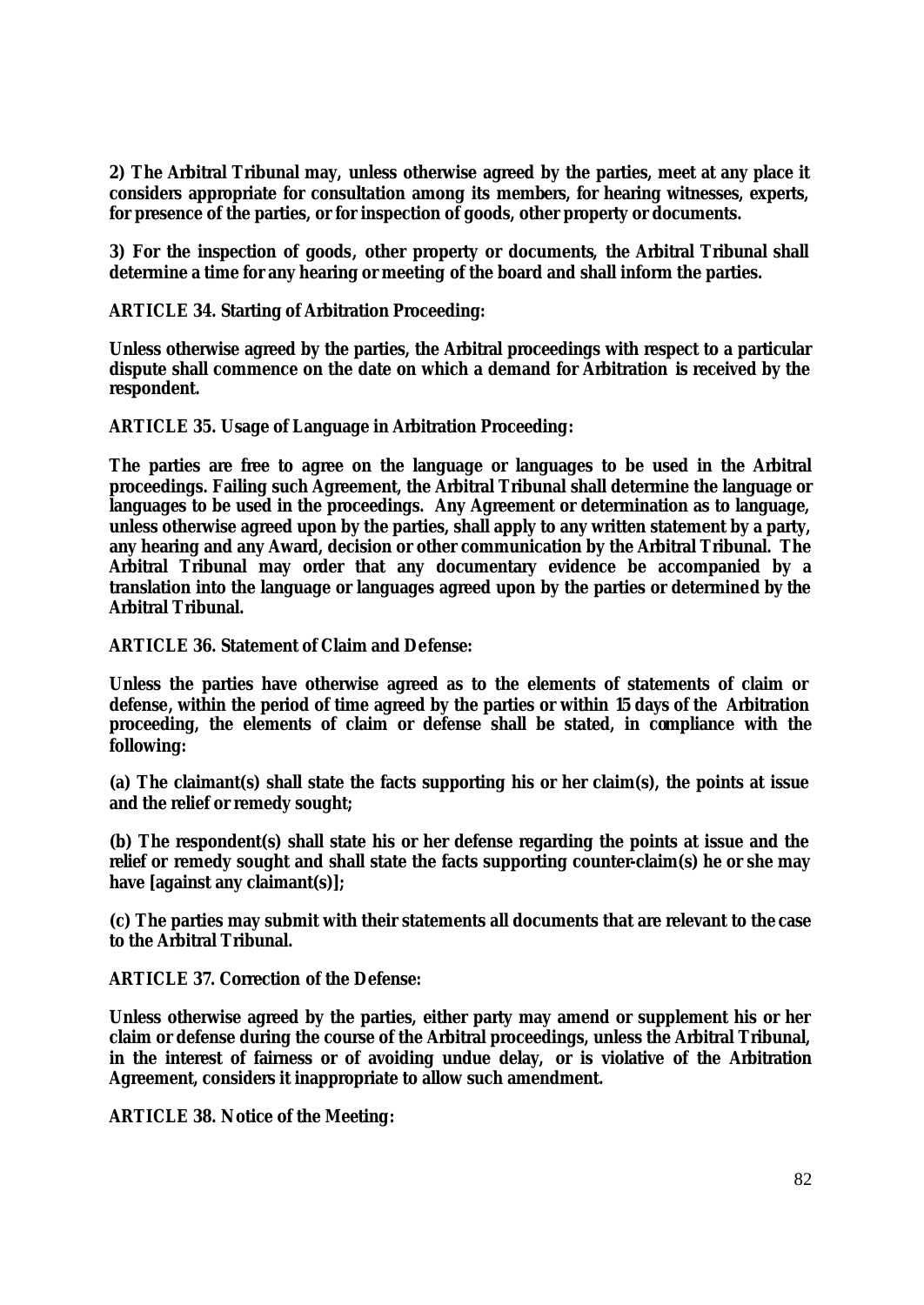**1) Subject to agreement by the parties, the Arbitral Tribunal may decide to hold oral hearings or on other matters, provided that there shall be at least 30 days prior written notice to the parties of such a hearing. 2) If requested by a party , the Arbitral Tribunal may hold oral hearings at an appropriate stage of the proceedings, unless the parties have agreed otherwise.** 

**ARTICLE 39. Collecting Information:**

 **All statements, documents or other information, supplied to the Arbitral Tribunal by one party shall be provided to the other party. Any expert report or evidentiary document on which [the Arbitral Tribunal] may rely in making [its] decision shall be communicated to the parties.**

**ARTICLE 40. Continuation of Arbitration:**

**1) Unless otherwise agreed by the parties, the Arbitral Tribunal may continue the proceedings and make the Award on the evidence before it as appropriate under the circumstances.**

**2) If a claimant fails to communicate his or her statement of claim in accordance with sub 1 ARTICLE 54, the Arbitral Tribunal may terminate the proceedings.**

**3) If a respondent fails to communicate his or her statement of defense in accordance with sub 2 ARTICLE 54, the Arbitral Tribunal may continue the proceedings and determine a reasonable time for the respondent to communicate his/her defense.** 

**4) If any one of the parties fails to appear at a hearing or to produce documentary evidence, the Arbitrator tribunal may continue the arbitration proceeding and based on the evidence already presented, issue its award.** 

**ARTICLE 41. Appointment of Experts:** 

**1) Unless otherwise agreed by the parties, the Arbitral Tribunal may appoint one or more experts to report to it on issues to be determined by the Arbitral Tribunal.** 

**2) The Arbitral Tribunal may require a party to give the expert any relevant information or to produce, or to provide access to, any relevant documents, goods or other property for his or her inspection.** 

**3) The expert shall, after delivery of his or her written or oral report, participate in the hearing if requested by the parties or required by the Tribunal.** 

**ARTICLE 42. Request for Evidence:** 

**The Arbitral Tribunal or any one of the parties, when needed, may request the relevant documents or evidence from a Court.** 

# CHAPTER SIX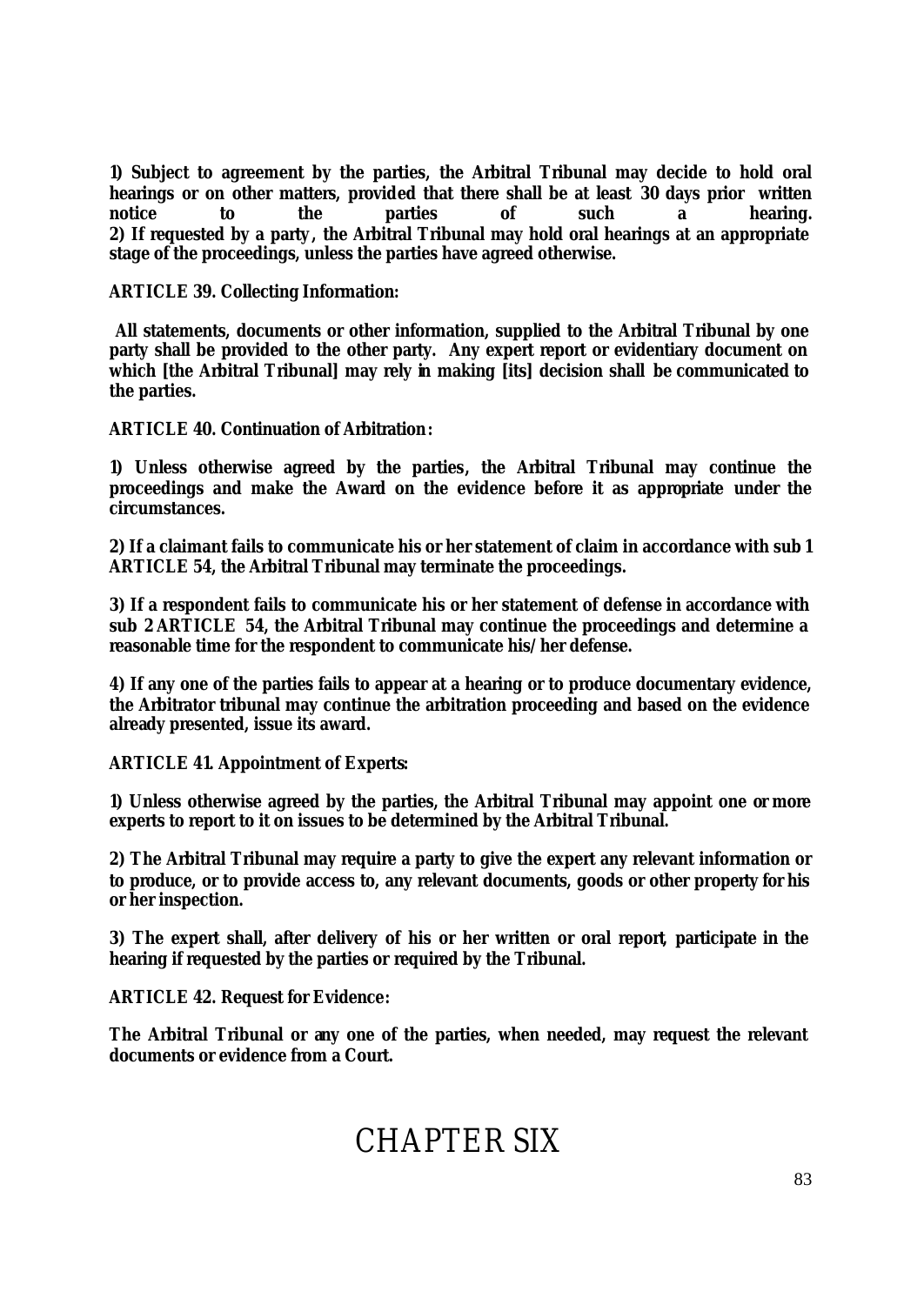# MAKING OF AWARD AND TERMINATION OF PROCEEDINGS

#### **ARTICLE 43. Applicable law:**

**1) The Arbitral Tribunal shall decide the dispute in accordance with the rules of Law chosen by the parties.**

**2) Failing any designation by the parties or when there is a conflict of laws , the Arbitral Tribunal shall apply the Law it considers applicable.** 

**ARTICLE 44. Arbitrator not Appointed as Mediator:** 

**When requested by the parties, the Arbitral Tribunal shall not engage in Mediation with respect to disputes pending before it. However, the parties are free to appoint a third party as a mediator.**

**ARTICLE 45. Decision Making Manner:** 

**In arbitral proceedings with more than one Arbitrator, any decision of the arbitral tribunal shall be made, unless otherwise agreed by the parties, by a majority of all its members. However, questions of procedure may be decided by a presiding Arbitrator, if so authorized by the parties or the other members of the arbitral tribunal.**

**ARTICLE 46. Arbitral Award:** 

**1) If, during Arbitral proceedings, the parties settle their dispute , the Arbitral Tribunal shall terminate the proceedings and, if requested by the parties and not objected to by the Arbitral Tribunal, record the settlement in the form of an Arbitral Award on agreed terms.** 

**2) An Award mentioned in Para 1) of this Article shall be made in accordance with Article 48 and shall have the same status and effect as any other Award on the merits of the case.** 

**ARTICLE 47. Contents of the Award:** 

**1) An Award shall:**

**1. Be made in writing and be signed by the Arbitrator or Arbitrators (in Arbitral proceedings with more than one Arbitrator, the signatures of the majority of all members of the Arbitral Tribunal shall suffice, provided that the reason for any omitted signature is stated);**

**2. State the reasons upon which they are based, unless the parties have agreed that no reasons are to be given or the Award is an Award on agreed terms under ARTICLE 47;**

**3. Include the date and place of Arbitration.** 

**2) Arbitral proceedings by the Arbitral Tribunal are terminated by an Award concerning the disputed case.**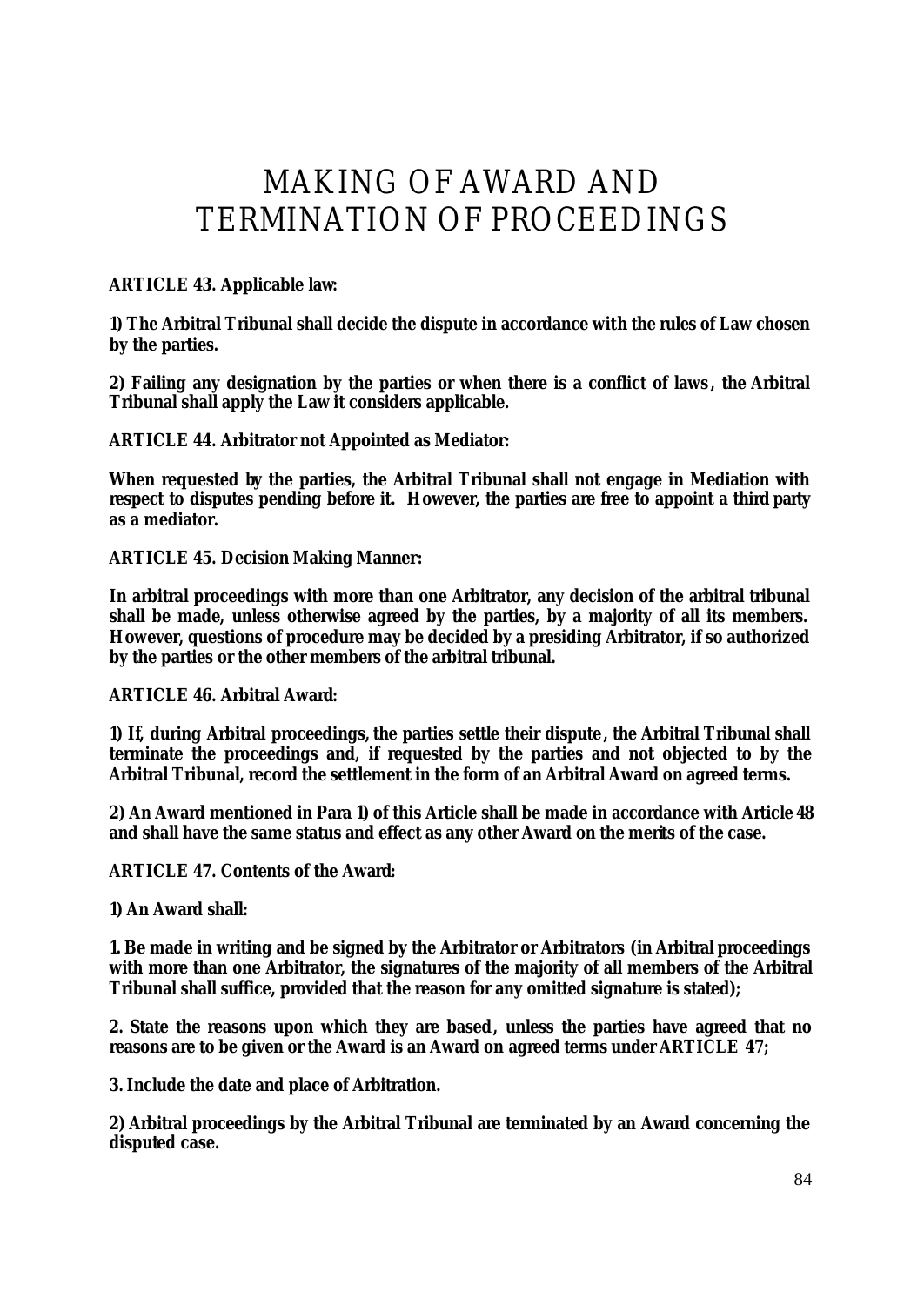**3) After an Award is made, a copy signed by the Arbitrators in accordance with Paragraph 1) of this ARTICLE shall be delivered to each party. Also, a copy shall be maintained by the office of the Tribunal.** 

**ARTICLE 48. Termination of Arbitration Proceedings:** 

 **An Arbitral Tribunal shall issue a termination of the Arbitral proceedings:**

**1. When the claimant withdraws his or her claim, unless the respondent has a counter-claim against the claimant, or the respondent objects to the claimant withdrawing his or her claim and the arbitral tribunal recognizes a legitimate interest on the respondent's part in obtaining a final settlement of the dispute**

**2. The parties agree on the termination of the proceedings;** 

**3. The Arbitral Tribunal finds that the continuation of the proceedings has for any other justifiable reason become unnecessary or impossible.** 

**ARTICLE 49. Correction of Mistakes:** 

**Within 30 days of receipt of the Award, unless another period of time has been agreed upon by the parties, a party, with notice to the other party, may request the Arbitral Tribunal to correct any errors in computation, any clerical or typographical errors or any errors of similar nature in the Award or give an interpretation of a specific point or part of the Award. If the Arbitral Tribunal considers the request to be justified, it shall make the correction or give the interpretation within 30 days of receipt of the request and the interpretation shall form part of the Award. An Arbitral Tribunal, on its own initiative, may correct any error of the type referred to in this ARTICLE on its own initiative.**

**ARTICLE 50. Issuance of Complementary [Additional] Award:**

**Parties, with notice to the other party , may within 30 days of receipt of the Award, request the Arbitral Tribunal to make an additional Award as to claims presented in the Arbitral proceedings but omitted from the Award. If the Arbitral Tribunal considers the request to be justified, it shall decide on any additional Award within 60 days of receiving the request.** 

**ARTICLE 51. Extension of Period:**

**The Arbitral Tribunal may extend for a reasonable period the time within which it shall make a correction, interpretation or an additional Award under ARTICLEs 50 and 51.**

**ARTICLE 52. Adhering to Article 48:**

**The Arbitral Tribunal shall comply with the provisions of ARTICLE 48 of this law in a correction or interpretation of an Award or an additional Award.** 

# CHAPTER SEVEN RECOURSE AGAINST THE AWARD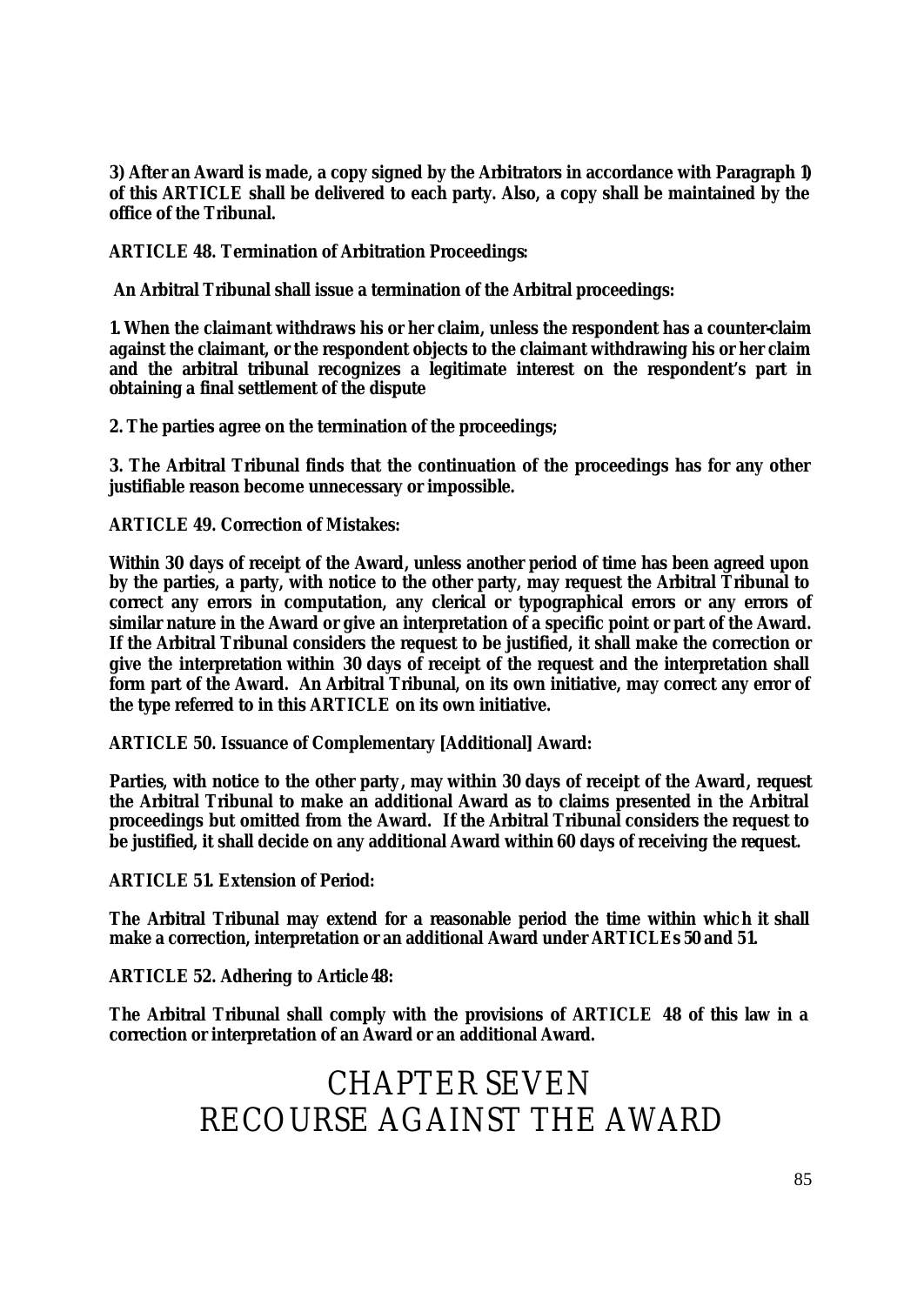**ARTICLE 53. Setting Aside the Arbitral Award:**

**An Arbitral Award may be set aside by a Court based on the request or based on the objection of a party if:** 

**1. A party to the Arbitration Agreement referred to in ARTICLE 14 was under legal incapacity;**

**2. The Arbitration Agreement has subjected the parties to a law that is not valid under the Laws of Afghanistan;**

**3. The party making the application was not given proper notice of the appointment of an Arbitrator, of the Arbitral proceedings or was otherwise unable to present his or her case as provided by this Law;**

**4. An Arbitrator was bribed, subject to undue influence or had a material conflict of interest**  with respect to a party, witness or the subject matter of the Arbitration that was not timely **disclosed to the parties pursuant to this Law;**

**5. The Award deals with a dispute not contemplated by or not falling within the terms of the Arbitration Agreement or contains decisions on matters beyond the scope of the submission to Arbitration, but if the decisions on matters beyond the scope of the Arbitration can be separated from those not beyond the scope of the Arbitration, then only that part of the Award which contains decisions on matters beyond the scope of the Arbitration may be set aside;**

**6. The composition of the Arbitral Tribunal or the Arbitral procedure was not in accordance with the Agreement of the parties, unless the Agreement of the parties was in conflict with a provision of this Law from which the parties cannot deviate; or** 

**7. The subject-matter of the dispute is not capable of settlement by Arbitration under the Laws of Afghanistan or the Award is in conflict with the public [State] policy of Afghanistan.**

**ARTICLE 54. Period for the Application to Set Aside [the Arbitral Award]:**

**An application to set aside an Award may be made within three months from the date on which an award was issued by the Arbitral Tribunal.** 

**ARTICLE 55. Rehearing by the Arbitral Tribunal:**

 **A Court, when an Award is set aside, may, where appropriate and so requested by a party, give the Arbitral Tribunal a reasonable opportunity to resume the Arbitral proceedings or to take such other action as in the Arbitral Tribunal's opinion will eliminate the grounds for setting aside its Award.** 

> CHAPTER EIGHT ENFORCEMENT OF AWARDS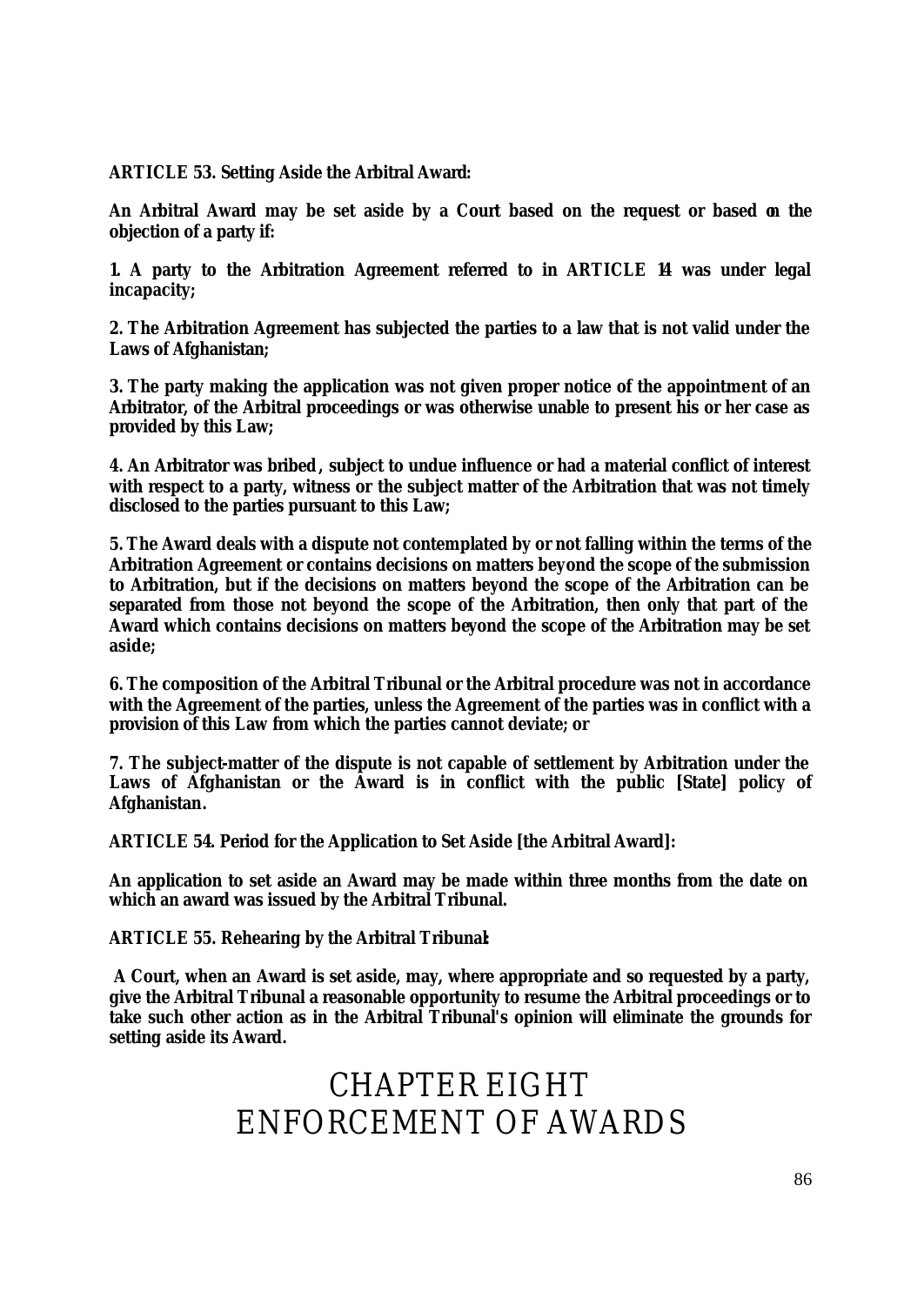**ARTICLE 56. Enforcement or Refusal of Awards:** 

**1) An Arbitral Award, irrespective of the country in which it was made, shall be enforceable.** 

**2) An Arbitral Award may be refused in the following cases:** 

**1. If a party to the Arbitration Agreement is under some incapacity;**

**2. If the award has not been issued subject to the law set forth in the agreement by the parties;** 

**3. If the award is issued under a Law which is invalid;** 

**4. If the party against whom the Award is invoked was not given proper notice of the appointment of an Arbitrator or of the Arbitral proceedings or was otherwise unable to present his or her defense as provided for in this Law;**

**5. If the Award deals with a dispute not contemplated by the Arbitration Agreement or not falling within the scope of its applicability, or it contains decisions on matters beyond the scope of the submission to Arbitration, but if the decisions on matters submitted to Arbitration can be separated from those not so submitted, only that part of the Award which contains decisions on matters submitted to Arbitration may be enforced;**

**6. If the composition of the Arbitral Tribunal or the Arbitral procedure was not in accordance with the Agreement of the parties or, failing such Agreement, was not in accordance with the Law of the country where the Arbitration took place;** 

**7. The Award has not yet become binding on the parties and has been set aside or suspended by a Court of the country in which, or under the Law of which, that Award was made;**

**8. The subject-matter of the dispute is not capable of settlement by Arbitration under the Law of Afghanistan or enforcement of the Award would be contrary to the laws and regulations of Afghanistan.**

**ARTICLE 57. Presenting the Original of the Document:** 

**The party relying on an Award or applying for its enforcement shall supply the duly authenticated original Award or a duly certified copy of the Award, the original Arbitration Agreement or a duly certified copy the Agreement and a duly certified translation thereof into one of official languages of Afghanistan.** 

**ARTICLE 58. Provision of Security:** 

**If an application to set aside or suspend an Award has been made to a Court, and if enforcement of the same Award is being sought in another Court, the Court considering the application to set aside or suspend the Award may adjourn its decision and may, at the request of the party claiming enforcement of the Award, order the other party to provide appropriate security.**